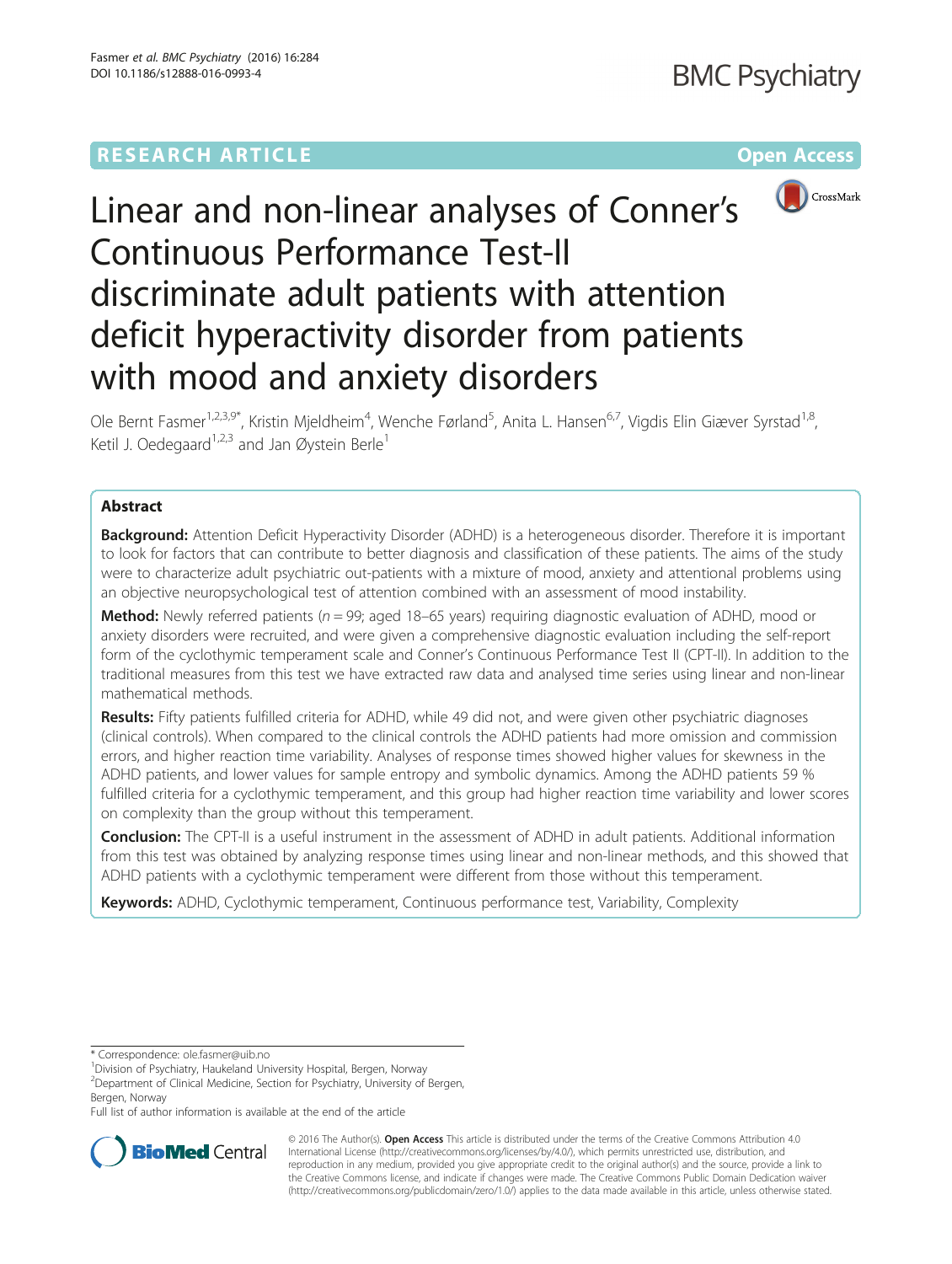## Background

Attention Deficit Hyperactivity Disorder (ADHD) is a heterogeneous disorder [[1](#page-8-0)] and subgrouping traditionally occurs according to symptoms that follow DSM-criteria [[2\]](#page-8-0). However, it is important to look for other factors that can contribute to a better understanding of the biological basis of this disorder [[3](#page-8-0)]. Mood instability may be one such factor, and although it is not one of the core criteria of ADHD it is an important clinical characteristic [\[4](#page-8-0)] of these patients. This may represent a possible link to bipolar spectrum disorders [\[5\]](#page-8-0), that include bipolar I, bipolar II, cyclothymia and cyclothymic temperament [[6\]](#page-8-0). The cyclothymic temperament (CT) is characterized by mood instability, with intermittent cycles with rapid oscillations between elevated and depressed mood that characterize the habitual functioning of the individual, and is present since at least early adulthood [\[7](#page-8-0)]. This temperament, defined according to the criteria of Akiskal et al. [[8, 9](#page-8-0)], is common in adult ADHD patients [\[6\]](#page-8-0). Positive scores on a self-evaluation form for this temperament separates a subgroup of ADHD patients with higher scores on ADHD symptom scales, a higher frequency of psychiatric symptoms, including drug and alcohol abuse, and more impairment, reflected in lower education and a reduced chance of being employed [[6\]](#page-8-0).

The diagnosis of ADHD is based on symptoms and behavioural criteria [\[2](#page-8-0)], but neuropsychological tests, such as continuous performance tests, are often employed in the assessment [[10](#page-8-0)]. The Conner's Continuous Performance Test (CPT) is one such test, however opinions differ as to how useful it is in the assessment of patients presenting for evaluation of ADHD symptoms [[11](#page-8-0)–[13\]](#page-8-0).

The CPT uses several different measures to characterize the response patterns, one of them being variability. In neuropsychological tests ADHD patients are characterized by increased intraindividual variability of reaction times. One reason for this variability is the presence of some very long response times. In order to investigate this phenomenon further different analysis methods have been used, such as frequency domain analyses and ex-Gaussian analyses [\[14\]](#page-8-0). A complementary approach can be to study the complexity of times series [[15](#page-8-0), [16\]](#page-8-0), employing methods from the field of non-linear systems. In general biological systems can seldom be fully characterized by using simple linear models, and other mathematical tools are usually required, obtained from the field of non-linear systems, complexity theory and chaos theory. Increased order and regularity may be a characteristic feature of diseases affecting different physiological systems [\[17\]](#page-8-0). On this background, non-linear methods, such as different measures of complexity and entropy, have in recent years been employed to analyze and evaluate biological time series. These methods are able to give information in addition to

that obtained by traditional linear methods [[15](#page-8-0)], and can be used to identify underlying mechanisms of the system being studied, and to predict how the system will change over time. For instance, in cardiology, reduced complexity, measured with approximate entropy and sample entropy, has been found to predict ventricular arrhythmias death [[18](#page-8-0)]. Increased variability and changes in complexity measures have been found in patients with mood disorders using actigraph registrations [\[15, 19\]](#page-8-0), and depressed patients have shown increased variability of reaction times in a neuropsychological test. We therefore wanted to see if we could find similar changes in ADHD patients with mood instability, defined by the presence of CT.

Thus, in this study we wanted to further characterize the time series from the CPT-II using linear and nonlinear methods [\[15](#page-8-0)]. Reduced complexity of reaction times in a disorder of attention such as ADHD would be in line with the idea that diseases are characterized by increased order and regularity [\[17](#page-8-0)], and our a priori hypothesis was therefore that ADHD patients would show reduced complexity.

The aims of the study have been two-fold, first to characterize an adult population of ADHD patients according to scores on the CPT-second edition (CPT-II) [[20\]](#page-8-0), and to compare these patients to a clinical control group, with a mixture of mood, anxiety and attention problems.

Secondly we aimed to examine whether ADHD patients, grouped according to the presence or not of CT, differ in their profile of CPT-II scores.

## Method

## Ethics statement

The study protocol was approved by the Norwegian Regional Medical Research Ethics Committee West. Written informed consent was obtained from all participants involved in the study.

## Subjects

Patients were recruited from the private psychiatric practice of authors KM and WF, both of them certified psychiatrists with long-standing clinical experience. The patients were consecutive new referrals, between 18 and 65 years of age, in need of diagnostic evaluation of ADHD, mood or anxiety disorders.

Exclusion criteria were inability to speak Norwegian and not being able to comply with the study protocol. None were excluded because of inability to speak Norwegian. A total of 104 patients were recruited and 100 of them were tested with CPT-II. One of the patients had been treated with stimulants during testing and was therefore omitted from the analyses, bringing the total number of patients to 99, and these are reported on in the present paper. The group consisted of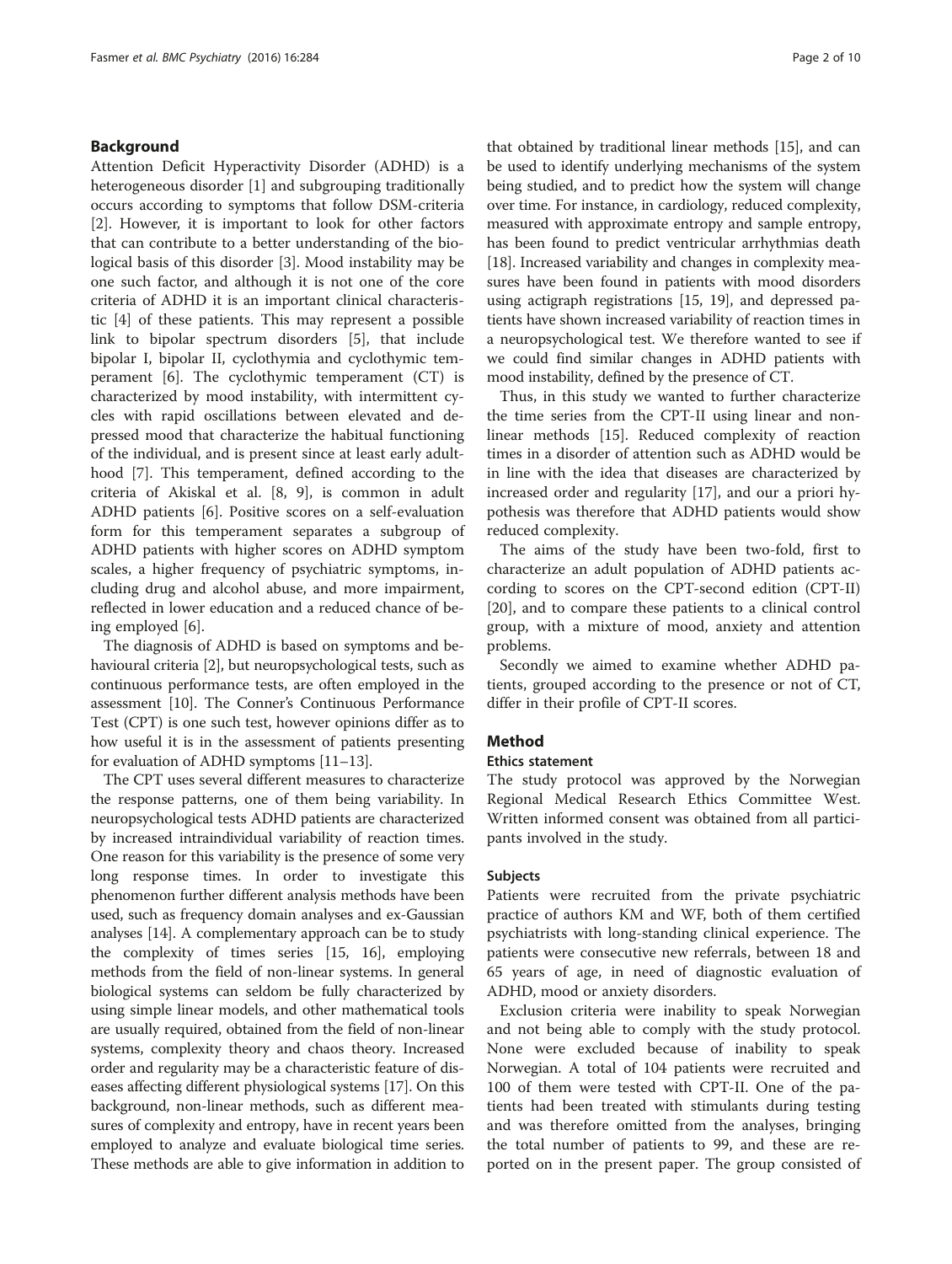48 women and 51 men, with an average age of  $37.8 \pm$ 11.0 years (mean  $\pm$  SD), range 17–61.

74 % of the ADHD patients and 65 % of the clinical controls were not prescribed psychotropic medications. A summary of the drugs used by the patients is presented in Table 1.

After a comprehensive evaluation and consensus discussion, 50 patients fulfilled criteria for a diagnosis of ADHD, while 49 did not. All these 49 patients were given other psychiatric diagnoses, (clinical controls). The gender ratio (male/female) and mean age are similar in the two groups (Table [2\)](#page-3-0).

## Psychiatric assessment

All diagnostic assessments of the patients were performed by either KM or WF using a clinical interview, supplemented when possible with information from collateral sources (relatives) concerning symptoms of ADHD in childhood. The final diagnostic evaluation assessment was made after an assessment of all available information, and a consensus diagnosis, based on DSM-IV criteria, was made after discussion of each case (KM, WF, OBF and JØB).

The following assessment instruments were employed:

The Mini-International Neuropsychiatric Interview (MINI Plus, version 5.0.0), a module based semi-

structured interview for DSM-IV and ICD-10 diagnoses, including a module on ADHD symptoms. All the modules except the one on psychotic disorders were administered [\[21,](#page-8-0) [22\]](#page-8-0).

Wender Utah Rating Scale, 25 questions version (WURS-25), is a 25-item self-rating scale that assesses symptoms and signs of ADHD in childhood, using a scale of  $0-4$  ( $0 =$  never,  $4 =$  very often), yielding a range of scores from 0 to 100. WURS-25 has been used in previous studies in Norway [[23](#page-8-0)].

Adult ADHD Self-Report Scale (ASRS). This is the World Health Organization's rating scale for current symptoms of ADHD in adults. It consists of 18

## Table 1 Psychotropic drug treatment (n, %)

|                                 | ADHD $(n = 50)^a$ | Clinical controls<br>$(n = 49)^{a}$ |
|---------------------------------|-------------------|-------------------------------------|
| Antidepressants                 | 10 (20 %)         | 10 (20 %)                           |
| Anxiolytics                     | 3(6%)             | 2(4%)                               |
| <b>Hypnotics</b>                | 1(2%)             | 2(4%)                               |
| Antipsychotics                  | $0(0\%)$          | 2(4%)                               |
| Lithium                         | $0(0\%)$          | 2(4%)                               |
| Mood stabilizers except lithium | $0(0\%)$          | 4(8%                                |
| No psychotropic drug treatment  | 37 (74 %)         | 32 (65 %)                           |

 $\frac{1}{a}$  Some patients received more than one type of medication, and the total for each group therefore exceeds 100%

questions that follow the DSM-IV criteria for ADHD, and uses a 5 point scale of  $0-4$  ( $0 =$  never,  $4 =$  very often), with a range of scores from 0 to 72. The items from 1 to 9 cover symptoms of inattention and the items from 10 to 18 cover hyperactivity and impulsivity [\[23](#page-8-0)–[25](#page-8-0)]. Hospital Anxiety and Depression Scale (HADS). This is a self-assessment form for detecting current states of depression and anxiety, and has been extensively used,

also in Norway [[26](#page-9-0)]. The Montgomery-Asberg Depression Rating Scale

(MADRS), a standard instrument for the assessment of depression [\[27](#page-9-0)].

Mood Disorder Questionnaire (MDQ). This is a screening instrument for bipolar disorder that has been validated in both clinical and control populations. It is a self-report form with 13 questions scored "Yes" of "No". Positive answer to at least 7 questions and confirmation that the symptoms have occurred together and caused problems is suggestive of a bipolar disorder [[23](#page-8-0), [28](#page-9-0)].

Cyclothymic temperament scale is a self-report form consisting of 21 questions covering the cyclothymic temperament according to the definition of Akiskal [[6,](#page-8-0) [9\]](#page-8-0). The scale is part of the larger TEMPS-A auto questionnaire [\[8\]](#page-8-0).

Conner's Continuous Performance Test II (CPT-II) is a computerized test [\[20\]](#page-8-0) with stimuli consisting of letters presented for 250 msec. The test comprises 360 trials, across six blocks. The time interval (1, 2, or 4 s) between the presented letter varies within each block. Subjects are instructed to press the spacebar for all letters except X, and target and nontarget letters appear randomly. The CCPT-II takes 14 min to complete. The following measures are reported: Reaction time (RT) for correct responses, numbers (%) of omission and commission errors, variability of the standard error, that is the amount of variability the individual shows in the separate segments of the test in relation to the overall standard error and a clinical ADHD Confidence Index score (range 0–100). In addition to these measures, generated by the software supplied by the producer, we have extracted raw data from the test, that is continuous series of 360 reaction times from each patient. Missing data were replaced with the mean of all the other RTs in the series. Patients with more than three successive missing responses were excluded ( $n = 11$ ; ADHD:  $n = 8$ , clinical controls :  $n = 3$ ). Since we have included information from the CPT-II test in the diagnostic assessment of ADHD this may of course have influenced the association between ADHD and CPT-II measures. We have therefore made separate correlation analyses between scores on the ADHD module of MINI + and CPT-II results.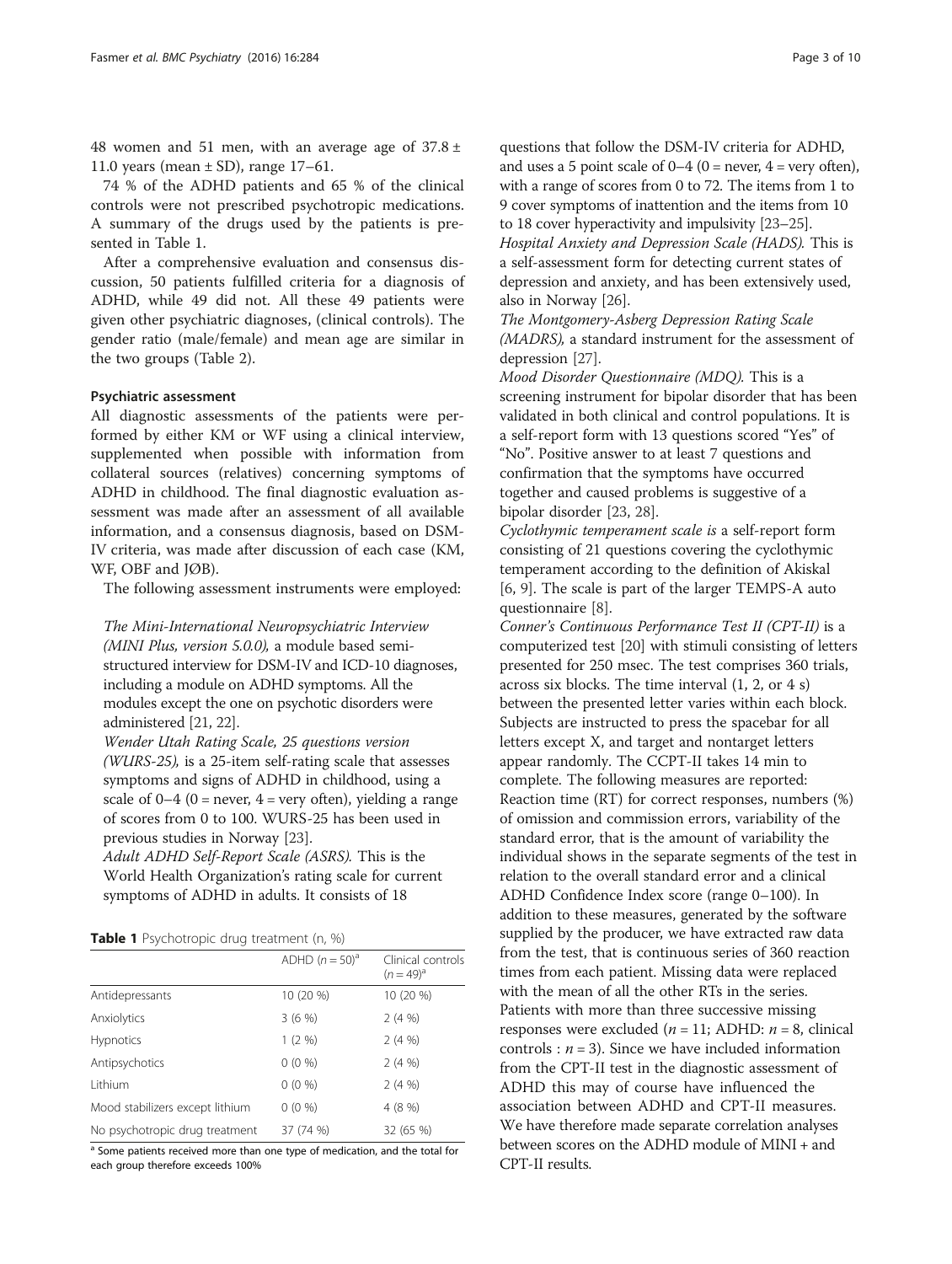<span id="page-3-0"></span>Table 2 Characteristics of the clinical sample

|                            | ADHD $(n = 50)^a$ | Clinical controls $(n = 49)^a$ | P         | d       |
|----------------------------|-------------------|--------------------------------|-----------|---------|
| Age (mean $\pm$ SD)        | $37.7 \pm 10.3$   | $37.8 \pm 11.8$                | <b>NS</b> |         |
| Gender (m/f)               | 28/22             | 23/26                          | <b>NS</b> |         |
| WURS (mean $\pm$ SD)       | $52.0 \pm 18.8$   | $28.9 \pm 15.3$                | < 0.001   | 1.34    |
| ASRS (mean $\pm$ SD)       | $50.0 \pm 12.2$   | $31.6 \pm 12.7$                | < 0.001   | 1.48    |
| <b>HADS</b>                |                   |                                |           |         |
| Depression (mean $\pm$ SD) | $4.7 \pm 3.7$     | $5.2 \pm 3.9$                  | <b>NS</b> | $-0.13$ |
| Anxiety (mean $\pm$ SD)    | $9.9 \pm 4.5$     | $9.1 \pm 4.8$                  | <b>NS</b> | 0.17    |
| MADRS (mean $\pm$ SD)      | $13.4 \pm 7.2$    | $13.9 \pm 8.1$                 | <b>NS</b> | 0.07    |
| $MDQ + (\%)$ <sup>b</sup>  | 47                | 30                             | <b>NS</b> |         |
| $CT + (%)^c$               | 59                | 52                             | <b>NS</b> |         |
| Bipolar disorder (%)       | 30                | 42                             | <b>NS</b> |         |
| Unipolar depression (%)    | 32                | 29                             | <b>NS</b> |         |
| Anxiety disorder (%)       | 38                | 60                             | 0.026     |         |
| Alcohol or drug abuse (%)  | 26                | 13                             | <b>NS</b> |         |
| Other diagnoses (%)        | 28                | 29                             | <b>NS</b> |         |

Student's t-test or Chi square test were used to compare the two groups<br><sup>a</sup> The number of patients in each group varies somewhat for the different questionnaires and tests (WURS 48/45, ASRS 49/45, HADS 47/45, MADRS 49/47, CT 49/46)

<sup>b</sup> Positive score on the Mood Disorder Questionnaire (MDQ)

 $c$  Positive score on the scale for Cyclothymic temperament (CT)

## Mathematical analyses

For the time series raw data we calculated six measures. Linear measures: 1) The mean RT,2) the standard deviation (SD) of RT, expressed as percent of the mean RT, 3) the root mean square successive differences (RMSSD), expressed as percent of the mean RT and 4) skewness. Non-linear measures: 5) sample entropy, 6) symbolic dynamic analysis.

## Sample entropy

For the analysis of sample entropy the data were normalized, by transforming the time series to have sample mean 0 and sample variance 1. The software used for the estimation of sample entropy was from the Physio Toolkit Research Resource for Complex Physiologic signals [[29\]](#page-9-0), see [http://www.physionet.org](http://www.physionet.org/). Sample entropy is a nonlinear measure, indicating the degree of regularity (complexity) of time series, and is the negative natural logarithm of an estimate of the conditional probability that subseries of a certain length (m) that match point-wise, within a tolerance (r), also match at the next point. We chose the following values,  $m = 2$ and  $r = 0.2$ . Sample entropy was employed since it can be employed with comparatively short time series (>50) and is robust with regard to outliers [[30\]](#page-9-0).

## Symbolic dynamics

The time series were transformed into series of symbols according to the method described by Guzzetti et al. [[31\]](#page-9-0) and Porta et al. [\[32](#page-9-0)]. The difference between the

maximum and minimum value was divided into 6 equal portions (1–6), and each value of the series was assigned a number from 1 to 6, so that the transformed time series consisted of a string of numbers from 1 to 6. To reduce the problem with outliers the maximum value was set at no more than the mean +3 times the SD, and the minimum value to no less than the mean –3 times the SD. The series were then divided into overlapping sequences of three consecutive numbers. The series thus contained 358 such sequences, and the number of different sequences was counted, giving an indication of the complexity of the time series [\[33](#page-9-0)]. The maximum number of different sequences for such series will be 216.

## **Statistics**

Student's t-test was used to evaluate differences between two groups, with the p-value set at 0.05. The Mann– Whitney U test was used when data were not normally distributed. Chi square test was employed when dealing with categorical data. Analysis of variance (ANOVA), with post-hoc Bonferroni corrections were used to compare four groups. We have not used Bonferroni corrections for the other analyses since many of the measures are correlated. Where relevant we have used ANCOVA to adjust for medication (use or no use of medication). There were no interactions with medication use for any of the measures reported. Effect sizes (d) are indicated where relevant. Pearson's correlation coefficient was employed to evaluate correlations. SPSS version 21 was used for the statistical analyses.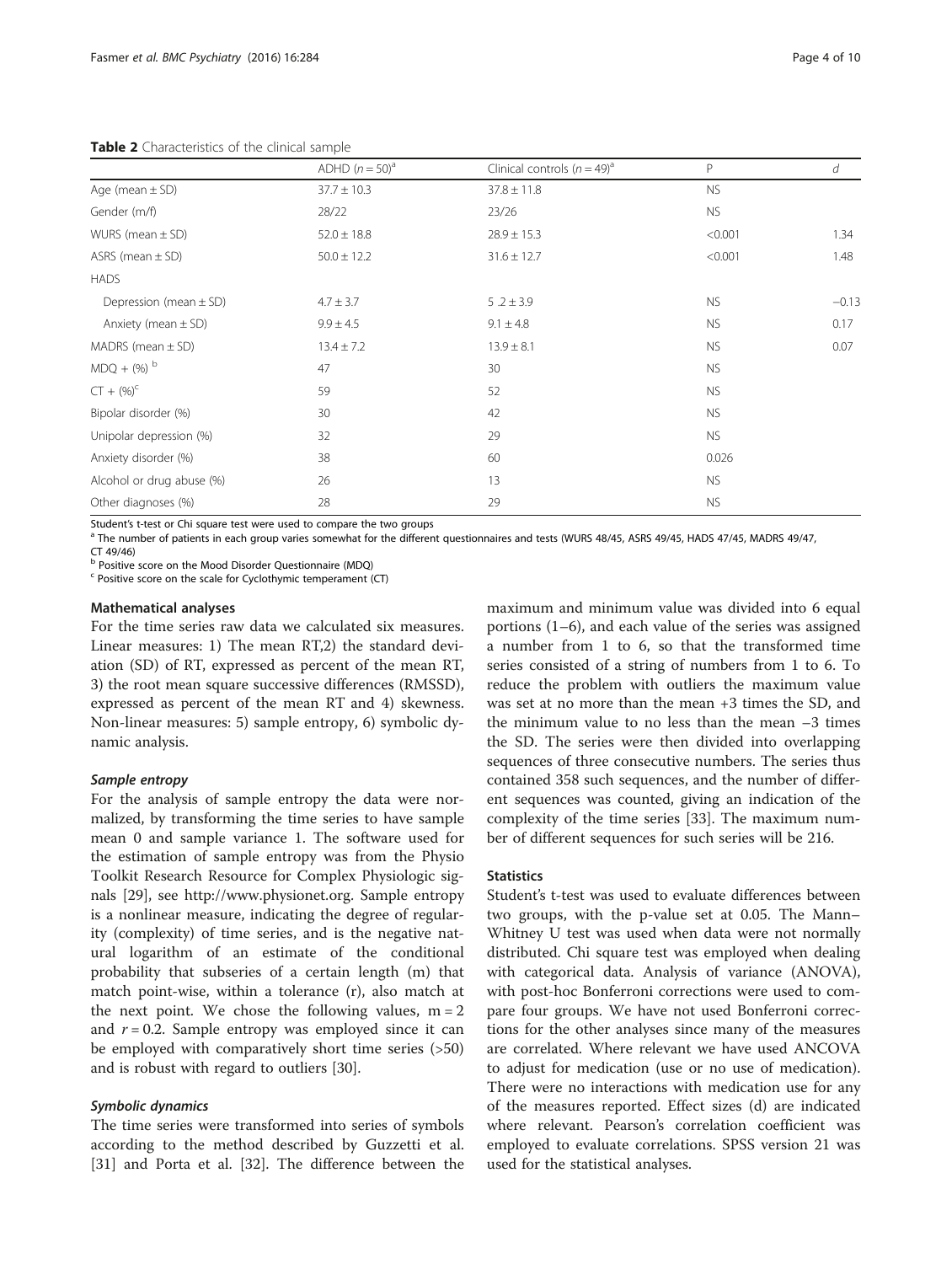## Results

## Clinical characteristics

Table [2](#page-3-0) shows the clinical characteristics of the two groups. The ADHD group had substantially higher scores on both the WURS-25 ( $52.0 \pm 18.8$  vs.  $28.9 \pm$ 15.3,  $p < 0.001$ ,  $d = 1.34$ ) and ASRS scales  $50.0 \pm 12.2$ vs.  $31.6 \pm 12.7$ ,  $p < 0.001$ ,  $d = 1.48$ ) than the controls. For the questionnaires (HADS, MDQ, CT) and the MADRS scale there were no significant differences between the groups. The clinical diagnoses were based on the MINI+ interview. There was a higher number of patients with anxiety disorders in the group without ADHD (60 % vs. 38 %,  $p = 0.026$ ). In the ADHD group 62 % did not have an anxiety disorder. For the other diagnoses there were no significant differences between the two groups.

## CPT-II performance for ADHD vs. control groups

In Table 3 the results from the CPT-II test are presented. The reaction time was not different for ADHD patients compared to the clinical controls, but the values for omission  $(3.5 \pm 5.0 \text{ vs. } 0.8 \pm 1.1, p < 0.001, d = 0.74)$  and commission errors (  $55.5 \pm 24.2$  vs.  $35.0 \pm 18.6$ ,  $9 < 0.001$ ,  $d = 0.95$ ) and variability  $(14.9 \pm 14.2 \text{ vs. } 6.6 \pm 4.2, p < 0.001, d = 0.79)$ were all significantly higher in the ADHD group. The ADHD Confidence Index score was also elevated (65.0 ± 21.8 vs.  $44.5 \pm 20.3$ ,  $p < 0.001$ ,  $d = 0.97$ ). Skewness  $(2.78 \pm$ 2.52 vs. 1.91  $\pm$  2.37,  $p = 0.011$ ,  $d = 0.36$ ) and the two variability measures SD  $(33.1 \pm 11.5 \text{ vs. } 24.0 \pm 8.0, p < 0.001,$  $d = 0.93$ ), and RMSSD (40.0 ± 16.2 vs. 28.9 ± 10.8,  $p < 0.001$ ,  $d = 0.81$ ) showed higher values in the ADHD patients, combined with lower values for the two complexity measures sample entropy  $(1.57 \pm 0.25 \text{ vs. } 1.77 \pm 0.20, \ p < 0.001,$ 

Table 3 Patients with ADHD compared to clinical controls

 $d = -0.89$ ) and symbolic dynamics (76.6 ± 16.2 vs.  $89.0 \pm 16$ . 2,  $p < 0.001$ , d = -0.77).

## CPT-II performance for ADHD subgroups

The only significant difference between the groups two subgroups of ADHD patients, combined type and inattentive type, was in the reaction time, which was higher in the combined subtype  $(419 \pm 120 \text{ vs. } 346 \pm 120)$ 58,  $p = 0.008$ , d = 0.76). Among the patients with combined type ADHD 17 of 26 (65 %) have positive scores on the CT questionnaire compared to 12 of 23 (52 %) in the inattentive group, but this difference was not significant.

## Correlations between CPT-II results and scores on the ADHD adult module of MINI+

Table [4](#page-5-0) shows correlations between results from the CPT-II test and sum scores on the ADHD adult module of MINI+ . Concerning the traditional CPT-II results there were significant correlations between ADHD scores and omission errors  $(0.391, p = \leq$ 0.001), commission errors (0.395,  $p < 0.001$ ), variability  $(0.330, p = 0.001)$  and ADHD Confidence Index scores (0.430,  $p < 0.001$ ). There were significant positive correlations between ADHD scores and values for the two variability measures SD (0.315,  $p = 0.004$ ) and RMSSD (0.284,  $p = 0.009$ ), and significant negative correlations between ADHD scores and the two complexity measures sample entropy  $(-0.316, p =$ 0.004) and symbolic dynamics  $(-0.316, p = 0.004)$ . We have not applied any post-hoc corrections to these analyses.

| I Traditional CPT-II results                                     |                 |                                |                      |         |
|------------------------------------------------------------------|-----------------|--------------------------------|----------------------|---------|
|                                                                  | $ADHD(n=50)$    | Clinical controls ( $n = 49$ ) | P                    | d       |
| Reaction time                                                    | $386 \pm 102$   | $390 \pm 74$                   | <b>NS</b>            | $-0.04$ |
| Omissions (%)                                                    | $3.5 \pm 5.0$   | $0.8 \pm 1.1$                  | 0.001                | 0.74    |
| Commisions (%)                                                   | $55.5 \pm 24.2$ | $35.0 \pm 18.6$                | < 0.001              | 0.95    |
| Variability                                                      | $14.9 \pm 14.2$ | $6.6 \pm 4.2$                  | < 0.001              | 0.79    |
| ADHD Confidence Index                                            | $65.0 \pm 21.8$ | $44.5 \pm 20.3$                | < 0.001              | 0.97    |
| II Analyses based on extraction of raw data from the CPT-II test |                 |                                |                      |         |
|                                                                  | $ADHD (n=42)$   | Clinical controls ( $n = 46$ ) | P                    | d       |
| Reaction time                                                    | $380 \pm 103$   | $389 \pm 75$                   | <b>NS</b>            | 0.01    |
| SD (% of mean)                                                   | $33.1 \pm 11.5$ | $24.0 \pm 8.0$                 | < 0.001              | 0.93    |
| RMSSD (% of mean)                                                | $40.0 \pm 16.2$ | $28.9 \pm 10.8$                | < 0.001              | 0.81    |
| Sample entropy                                                   | $1.57 \pm 0.25$ | $1.77 \pm 0.20$                | < 0.001              | $-0.89$ |
| Symbolic dynamics                                                | $76.6 \pm 16.2$ | $89.0 \pm 16.2$                | 0.001                | $-0.77$ |
| Skewness                                                         | $2.78 \pm 2.52$ | $1.91 \pm 2.37$                | $0.011$ <sup>a</sup> | 0.36    |

a MannWhitney U-test, t-test for the other data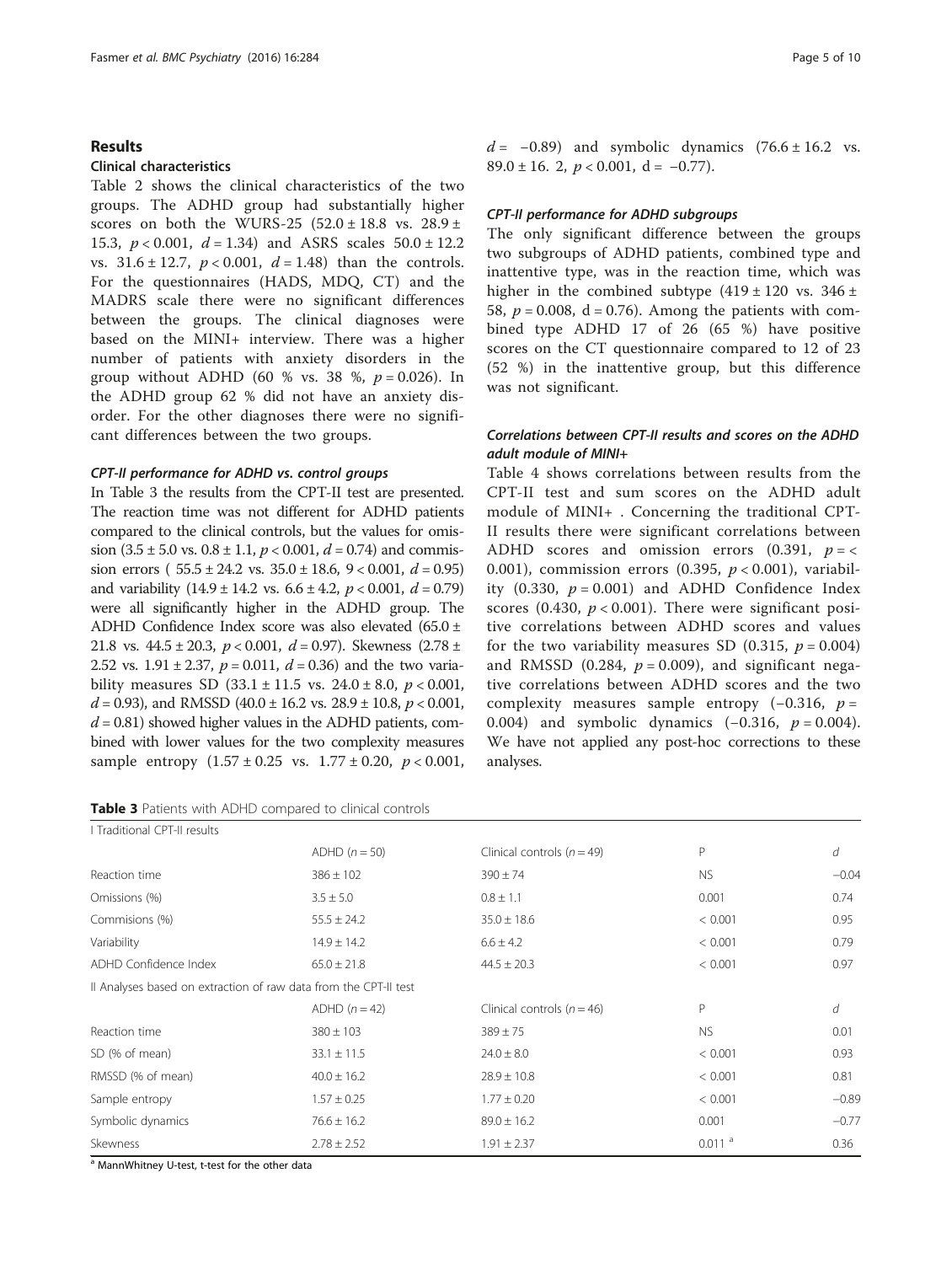<span id="page-5-0"></span>

| <b>Table 4</b> Correlations with sum scores on the ADHD adult |  |  |  |  |
|---------------------------------------------------------------|--|--|--|--|
| module of MINI+                                               |  |  |  |  |

| I Traditional CPT-II results ( $n = 94$ )                                      |          | P         |
|--------------------------------------------------------------------------------|----------|-----------|
| Reaction time                                                                  | $-0.024$ | NS.       |
| Omissions                                                                      | 0.391    | < 0.001   |
| Commisions                                                                     | 0.395    | < 0.001   |
| Variability                                                                    | 0.330    | 0.001     |
| ADHD Confidence Index                                                          | 0.430    | < 0.001   |
| Il Analyses based on extraction of raw data from the CPT-II test<br>$(n = 83)$ |          | P         |
| Reaction time                                                                  | $-0.110$ | <b>NS</b> |
| SD (% of mean)                                                                 | 0.315    | 0.004     |
| RMSSD (% of mean)                                                              | 0.284    | 0.009     |
| Sample entropy                                                                 | $-0.316$ | 0.004     |
| Symbolic dynamics                                                              | $-0.329$ | 0.002     |
| Skewness                                                                       | 0.143    | <b>NS</b> |

## CPT-II performance in relation to CT, MDQ and bipolar disorder

Among the ADHD patients 59 % had a positive score on the test for cyclothymic temperament. In Table 5 are shown CPT-II data from these patients, separated into two groups based on scores on this test. For reaction time, omission and commission errors, variability and ADHD Confidence index there were no significant differences between the two groups. However, the ADHD group with cyclothymic temperament had higher values for SD  $(37.2 \pm 12.1 \text{ vs. } 26.8 \pm 7.5, p = 0.004, d = 0.98)$  and RMSSD  $(45.6 \pm 17.7 \text{ vs. } 31.3 \pm 9.4, p = 0.005, d = 0.95)$ and also lower values for sample entropy  $(1.48 \pm 0.25 \text{ vs.})$ 1.68 ± 0.20,  $p = 0.011$ ,  $d = -0.86$ ), while skewness was

Table 5 ADHD patients with and without cyclothymic temperament

| I Traditional CPT-II results                                     |                 |                 |                      |         |  |
|------------------------------------------------------------------|-----------------|-----------------|----------------------|---------|--|
|                                                                  | $CT + (n = 29)$ | $CT - (n = 20)$ | P                    | d       |  |
| Reaction time                                                    | $384 \pm 97$    | $383 \pm 112$   | NS.                  | 0.01    |  |
| Omissions                                                        | $3.1 \pm 3.2$   | $4.0 \pm 7.0$   | NS.                  | $-0.18$ |  |
| Commisions                                                       | $57.0 \pm 25.7$ | $52.7 \pm 22.8$ | NS.                  | 0.03    |  |
| Variability                                                      | $15.1 \pm 10.2$ | $15.0 \pm 19.0$ | NS.                  | 0.01    |  |
| ADHD Confidence Index                                            | $66.6 \pm 20.9$ | $61.0 \pm 22.3$ | <b>NS</b>            | 0.26    |  |
| II Analyses based on extraction of raw data from the CPT-II test |                 |                 |                      |         |  |
|                                                                  | $CT + (n = 25)$ | $CT - (n = 16)$ | Ρ                    | d       |  |
| Reaction time                                                    | $369 \pm 93$    | $393 \pm 118$   | NS.                  | $-0.23$ |  |
| SD (% of mean)                                                   | $37.2 \pm 12.1$ | $26.8 \pm 7.5$  | 0.004                | 0.98    |  |
| RMSSD (% of mean)                                                | $45.6 \pm 17.7$ | $31.3 \pm 9.4$  | 0.005                | 0.95    |  |
| Sample entropy                                                   | $1.48 \pm 0.25$ | $1.68 \pm 0.20$ | 0.011                | $-0.86$ |  |
| Symbolic dynamics                                                | $74.1 \pm 17.2$ | $80.4 \pm 14.9$ | NS.                  | 0.39    |  |
| Skewness                                                         | $3.45 \pm 2.93$ | $1.86 \pm 1.29$ | $0.032$ <sup>a</sup> | 0.65    |  |
|                                                                  |                 |                 |                      |         |  |

a MannWhitney U-test, t-test for the other data

higher  $(3.45 \pm 2.93 \text{ vs. } 1.86 \pm 1.29, p = 0.032, d = 0.65)$ . For the clinical controls those with cyclothymic temperament had similar scores on the CPT-II test as those without this temperament (data not shown). For these four measures we also tested the difference between all four groups using ANOVA. This showed significant results for all measures except symbolic dynamics: F  $(80,3) = 12,232, p < 0.001$  for SD; F  $(80,3) = 10,560, p <$ 0.001 for RMSSD; F  $(80,3) = 10,977$ ,  $p < 0.001$  for sample entropy and F  $(80,3) = 3,059$ ,  $p < 0.033$  for skewness. Post hoc Bonferroni tests showed that the ADHD + CT group was significantly different from all the three other groups for SD  $(P = 0.003, \langle 0.001 \rangle)$  and  $\langle 0.001 \rangle$ , RMSSD  $(P = 0.004, \langle 0.001 \rangle)$  and  $\langle 0.001 \rangle$ , and sample entropy  $(P = 0.004, \langle 0.001 \rangle)$ 0.027, <0.001 and <0.001). For skewness the ADHD + CT group was not significantly different from the ADHD and no CT group.

When the ADHD patients are separated into two groups based on the presence or not of positive score on the MDQ questionnaire there were no significant differences (data not shown). Similarly, for ADHD patients with a comorbid bipolar diagnosis, there were no significant differences (data not shown).

## **Discussion**

The main findings of the present study are first that adult patients with ADHD differ from clinical controls on the CPT-II test not only in increased variability, but also reduced complexity. Secondly these changes in variability and complexity are only found in the subgroup of ADHD patients that fulfill criteria for a CT.

For the whole group of patients, omission and commission errors, variability and skewness, discriminate well between patients with ADHD and those with other psychiatric diagnoses, mainly mood and anxiety disorders. The results are similar to previous studies using Conner's CPT in adult patients. Epstein et al. [\[34](#page-9-0)] found more omission and commission errors in ADHD patients than in normal adults, but no difference in reaction time and variability. Similar findings concerning omission and commission errors were reported by Murphy, Barkley and Bush [[35\]](#page-9-0), but in addition they found higher RT variability. This was also the conclusion in a meta-analysis by Hervey, Epstein and Curry [[10\]](#page-8-0). The response time distribution of ADHD patients is characterized by some very long response times and consequently high skewness, shown in studies both on children and adolescents [\[36](#page-9-0)–[38\]](#page-9-0). This was also found in the present study, and higher skewness separated the patients with ADHD from those without this diagnosis.

We think these data support the notion that the CPT-II is a useful test in the assessment of patients with mixed complaints, including mood, anxiety and attentional problems, in an adult outpatient setting. This is in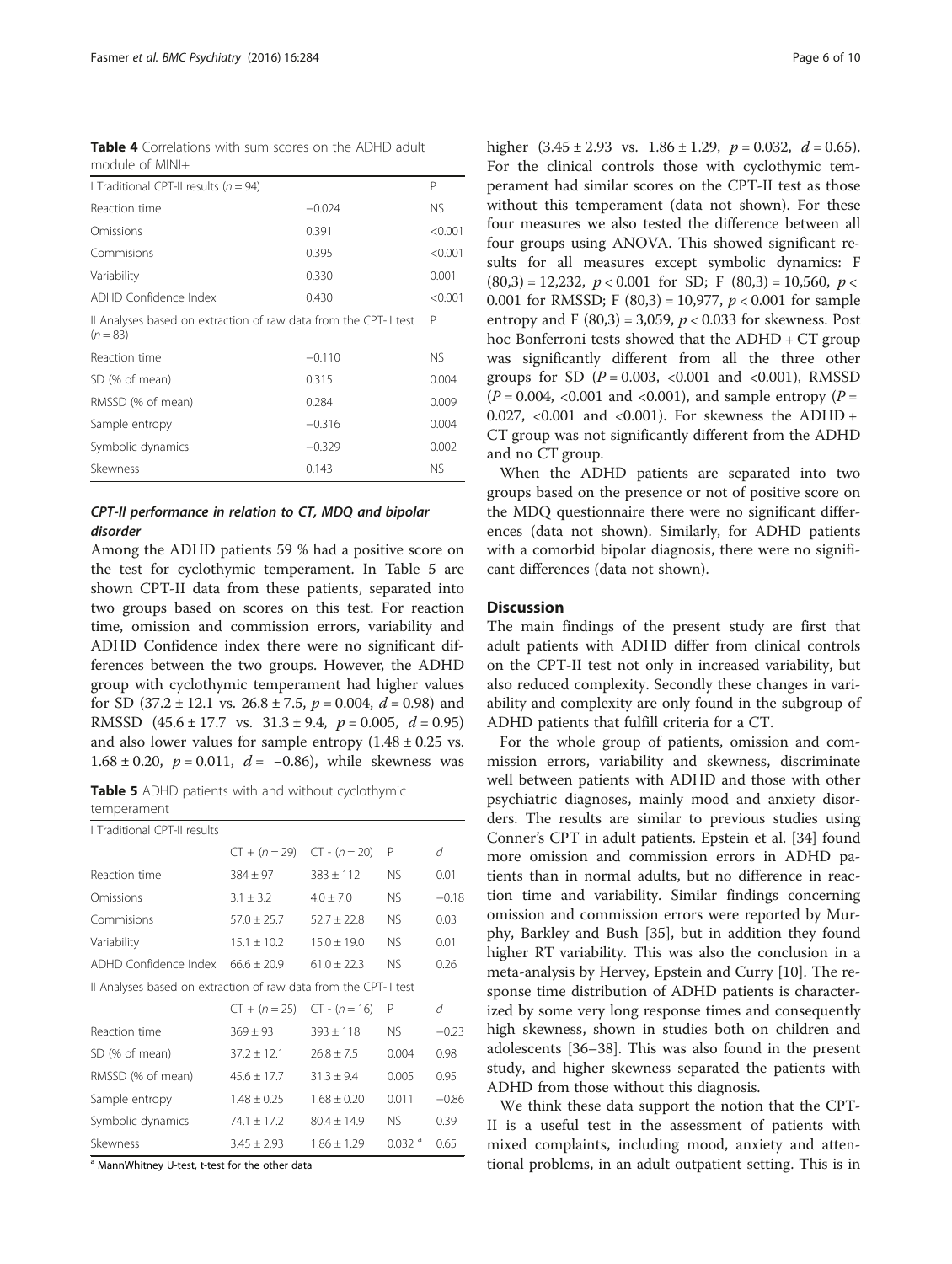contrast to previous studies that have found little support for the usefulness of the Conner's CPT in evaluating adult psychiatric out-patients. Walker et al. [[12](#page-8-0)] found that adults with ADHD performed more poorly than normal adults, but that the test did not discriminate ADHD-patients from patients with mood and anxiety disorders. Similarly, Solanto, Etefi and Marks [[13](#page-8-0)] found that the CPT-test was of little value in the differential diagnosis of adult ADHD vs. mood and anxiety disorders. Both these studies used control groups of psychiatric patients with a range of comorbid disorders, similar to what we had in our clinical control group. However, in the study of Walker et al. [\[12\]](#page-8-0) the patients in the clinical control group were older and had higher depression scores compared to the ADHD patients, and in the study of Solanto, Etefi and Marks [\[13](#page-8-0)] the clinical controls were also older and a larger number had depressive disorders than in the ADHD groups. We think that these factors may have contributed to the lack of ability of the CPT to discriminate ADHD from other psychiatric disorders. Neuropsychological assessment is today not a part of the diagnostic process in adult ADHD. However, we think there is a need for more objective tests, such as CPT, in adult psychiatry, but these contrasting findings clearly show that further studies must be performed to establish the role of this test.

Assignment of an ADHD diagnosis has been based on the fulfillment of formal diagnostic criteria. Even though CPT-II has only been used as supplementary information in the diagnostic process we have used correlation between MINI+ scores and CPT-II measures to get an independent verification of the association between CPT-II and ADHD. These correlations showed the same pattern as we found when CPT-II measures were listed according to the presence or not of a final ADHD diagnosis.

In a number of studies it has been shown that increased intraindividual variability of reaction times is a characteristic feature of ADHD [\[1](#page-8-0), [39, 40\]](#page-9-0). Variability, measured with the SD, is also an important parameter in a wide range of other conditions and disorders [[41, 42](#page-9-0)]. Increased intraindividual variability has been found in behavioural studies with spontaneously hypertensive rats, an animal model of ADHD [\[43](#page-9-0)]. In agreement with this, in the present study we found an increased variability in patients with ADHD, both when assessed with variability of the standard error and with SD calculated for the whole time series. RMSSD has been less well studied as a measure of variability, but gave very similar results compared to the SD, indicating that the short term variability, from one response to the next is not substantially different from the overall variability. We have however not tried to look at variability in different frequency spectra.

Although variability has been offered much attention in the field of ADHD research, complexity has not been given a similar focus. Analysis of the complexity of the present time series show that sample entropy and symbolic dynamics gave very similar results, indicating that in adult ADHD patients there is reduced complexity of response time series, meaning increased order and predictability. This is in agreement with the suggestion that reduced complexity is associated with disease states and aging [\[17](#page-8-0)]. In a rat model of depression Friedman et al. [[44\]](#page-9-0) found reduced complexity of the firing pattern of dopaminergic neurons. On the other hand the degree of complexity may depend on the dynamics of the system that is being studied. Vaillancourt and Newell [\[45](#page-9-0)] suggested that systems characterized by intrinsic oscillations may show increased complexity, and this has for instance been found in a study of the motor activity of schizophrenic patients [\[15](#page-8-0)]. The patients we have studied all had psychiatric disorders, but problems with attention are clearly more characteristic of the ADHD patients, and we think it is meaningful that changes in variability and complexity are seen in just these patients. The present findings indicate that the study of RT variability in ADHD would benefit from including methods derived from the study of non-linear systems. This could contribute to the a better understanding of attentional fluctuations and possibly also fluctuations in mood and behaviour [\[46\]](#page-9-0).

In neuropsychological tests, increased variability has been reported in patients with depression [\[42](#page-9-0)], and in studies using mood ratings over long time periods both increased variability [\[47](#page-9-0)] and reduced complexity [[48](#page-9-0)] have been reported in patients with mood disorders. Similarly, altered variability and complexity have been found in actigraph recordings from patients with depression and bipolar disorder [[19\]](#page-8-0). There is a close connection between mood disorders and ADHD, and mood symptoms in ADHD usually show a pattern with rapid and short fluctuations [\[5](#page-8-0), [6\]](#page-8-0). This is reflected in the questions used in the CT questionnaire. The CT is part of the more comprehensive Temperament Evaluation of Memphis, Pisa, Paris and San Diego, auto questionnaire version (TEMPS-A), with subscales also of dysthymic, hyperthymic, irritable and anxious temperaments [\[8](#page-8-0), [9](#page-8-0)]. The questions are chosen to cover behaviour and experiences reflecting traits that are characteristic of the person over time, and not only episodic manifestations as seen in depressive and manic episodes. There is substantial evidence that these affective temperaments are related to broadly defined bipolar spectrum disorders [\[49](#page-9-0)].

Landaas et al. [\[6](#page-8-0)] studied the same CT questionnaire in a sample of adult ADHD patients and found that 71 % of these patients had a cyclothymic temperament. We have extended these findings to a mixed out-patient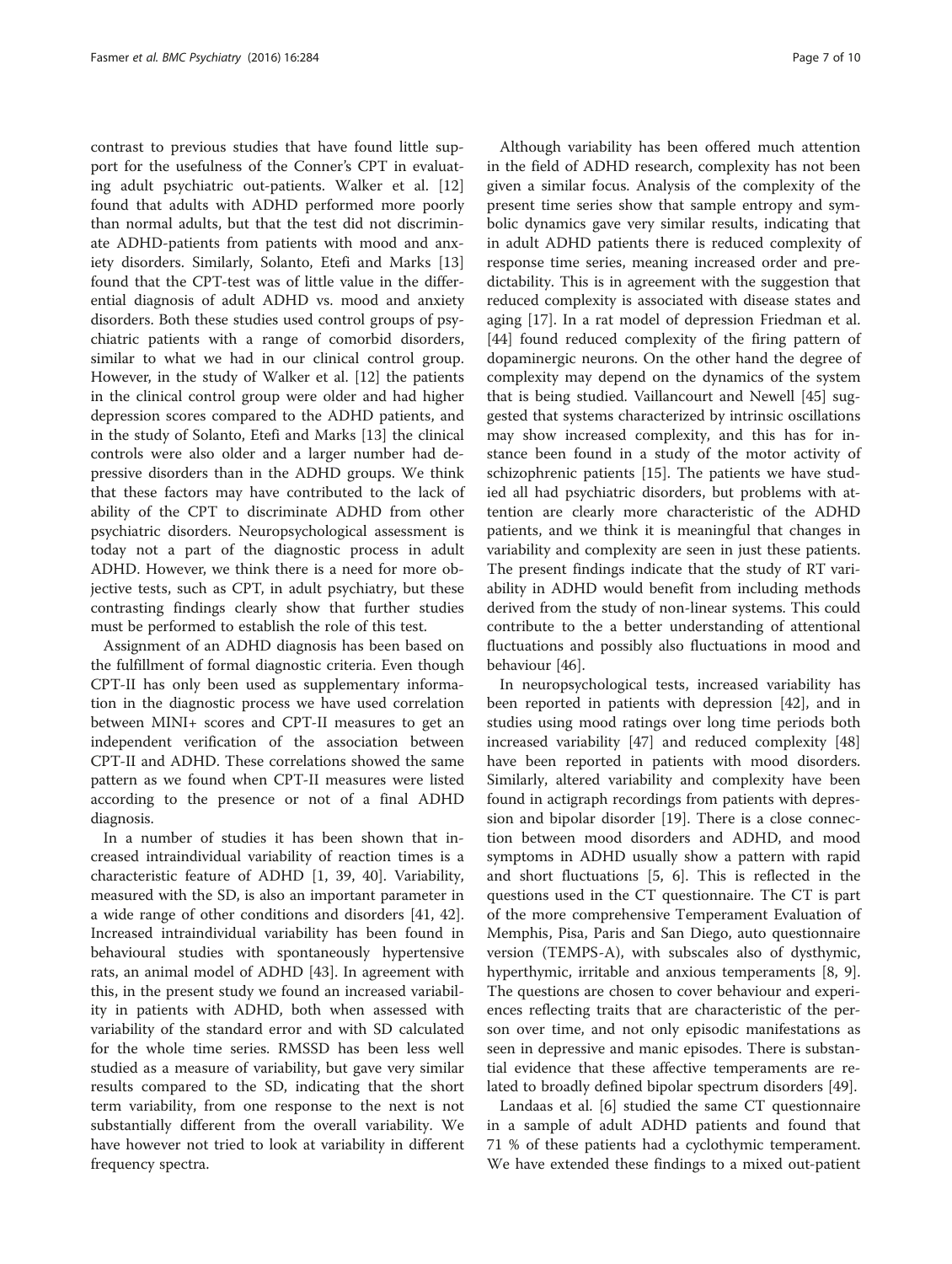clinical population, and find a comparable figure, 59 % prevalence of CT in adult ADHD patients. When analyzing the raw data from the CPT-II test the ADHD patients with a CT were different from those without this temperament on the two variability measures, skewness and sample entropy, even though the traditional CPT-II measures did not differentiate them. We did not find such a relationship when looking at the subgroups with comorbid bipolar disorder or positive scores on the MDQ questionnaire. This may indicate that even though episodic bipolar disorder, assessed by the MINI + or positive MDQ scores, are frequent in ADHD patients, the affective instability defined by the CT scale may reflect a more basic similarity between bipolar spectrum disorders and a large group of adult ADHD patients. The findings also attest to the usefulness of extracting raw data and performing separate analyzes on these data sets.

The present results are in apparent direct contrast with the findings of Hopwood and Morey [[50](#page-9-0)], that emotional problems may suppress the relationship between continuous performance test results and ADHD symptoms. However, the designs of the studies are so different that a direct comparison is not possible.

Lundervold et al. [\[51](#page-9-0)] in a study on adult ADHD patients using the Attention Network Test, found that patients with affective fluctuations, defined by positive scores on the MDQ questionnaire, were more alert, but slower and more easily distracted than those without such fluctuations. Such results also attest to the importance of subdividing adult ADHD patients into subgroups based on affective symptoms.

The only difference we found between the inattentive and combined ADHD subgroups was in reaction time, while none of the other measures differed between groups. In adults Tucha et al. [\[52](#page-9-0)] found only small differences between ADHD subgroups using a computerized test battery measuring different aspects of attention, while Solanto et al. [\[13](#page-8-0)] found that the inattentive subgroup generally performed worse on the CPT-test compared to the combined subtype. We suggest that the presence of affective instability can be a more useful factor, especially in adults, to subgroup ADHD patients. This is in agreement with studies that also have separated ADHD patients according to temperament [\[3](#page-8-0)].

## Strengths and limitations

The patients reported on in this study may not be representative of ADHD patients in a general population. Most of them have comorbid psychiatric disorders in addition to ADHD and it is therefore difficult to know the effect of ADHD compared to the contribution from these other conditions. On the other hand, when these patients are seen in an adult psychiatric setting, comorbidity with other disorders is the rule, and also in

epidemiological studies the comorbidity is high [\[2](#page-8-0)]. It is therefore reasonable to regard the study group as representative of adult ADHD patients coming for evaluation in a psychiatric out-patient clinic. The ADHD patients have been compared to a control group with other psychiatric disorders, but it would of course have been desirable to make comparisons also with a normal control group, matched for age and gender.

The clinical interviews were performed by two different psychiatrists, but the use of the same diagnostic instruments and a final common evaluation of each case by these two, in addition to two other experienced psychiatrists, make it likely that the diagnostic assessment is reasonably accurate.

The time interval between the presented letters (ISI) varies randomly in the CPT, and each individual therefore received a different presentation of intervals. Randomization of intervals between stimulus events has been shown to reduce variability compared to fixed intervals in a go/no-go test [\[53\]](#page-9-0). It is therefore conceivable that presentation rate may have influenced the nonlinear measurements we have made, in particular symbolic dynamics. This should be taken into consideration when designing further studies using these methods.

We do not think medication is a likely confounding factor. Most of the patients were not using any medication, and among those that did use psychopharmacological agents, antidepressants were the most common medications, and with equal frequency in the ADHD and clinical control groups.

## Conclusion

In contrast to some previous studies, we have found that the CPT-II is a useful supplement in the diagnosis of ADHD in adult patients with a mixture of mood, anxiety and attentional problems. Furthermore, it is possible to gain additional information from this test by extracting raw data and performing separate analyzes using linear and non-linear methods. With such an approach we have found that patients with ADHD differ from clinical controls not only in showing increased variability, but also reduced complexity, and that these changes are restricted to the subgroup of ADHD patients that fulfil criteria for a cyclothymic temperament. We suggest that this may be employed not only in subtyping of ADHD patients, but also when trying to predict treatment effects.

### Abbreviations

ADHD, attention deficit hyperactivity disorder; ANCOVA, Analysis of covariance; ANOVA, Analysis of variance; ASRS, Adult ADHD Self-Report Scale; CPT, Conner's Continuous Performance Test; CPT-II, Conner's Continuous Performance Test II; CT, cyclothymic temperament; DSM-IV, Diagnostic and Statistical Manual of Mental Disorders, 4th Edition; HADS, Hospital Anxiety and Depression Scale; ICD-10, International Classification of mental and behavioural Disorders -10; ISI, inter stimulus interval; MADRS, Montgomery-Asberg Depression Rating Scale; MDQ, Mood Disorder Questionnaire;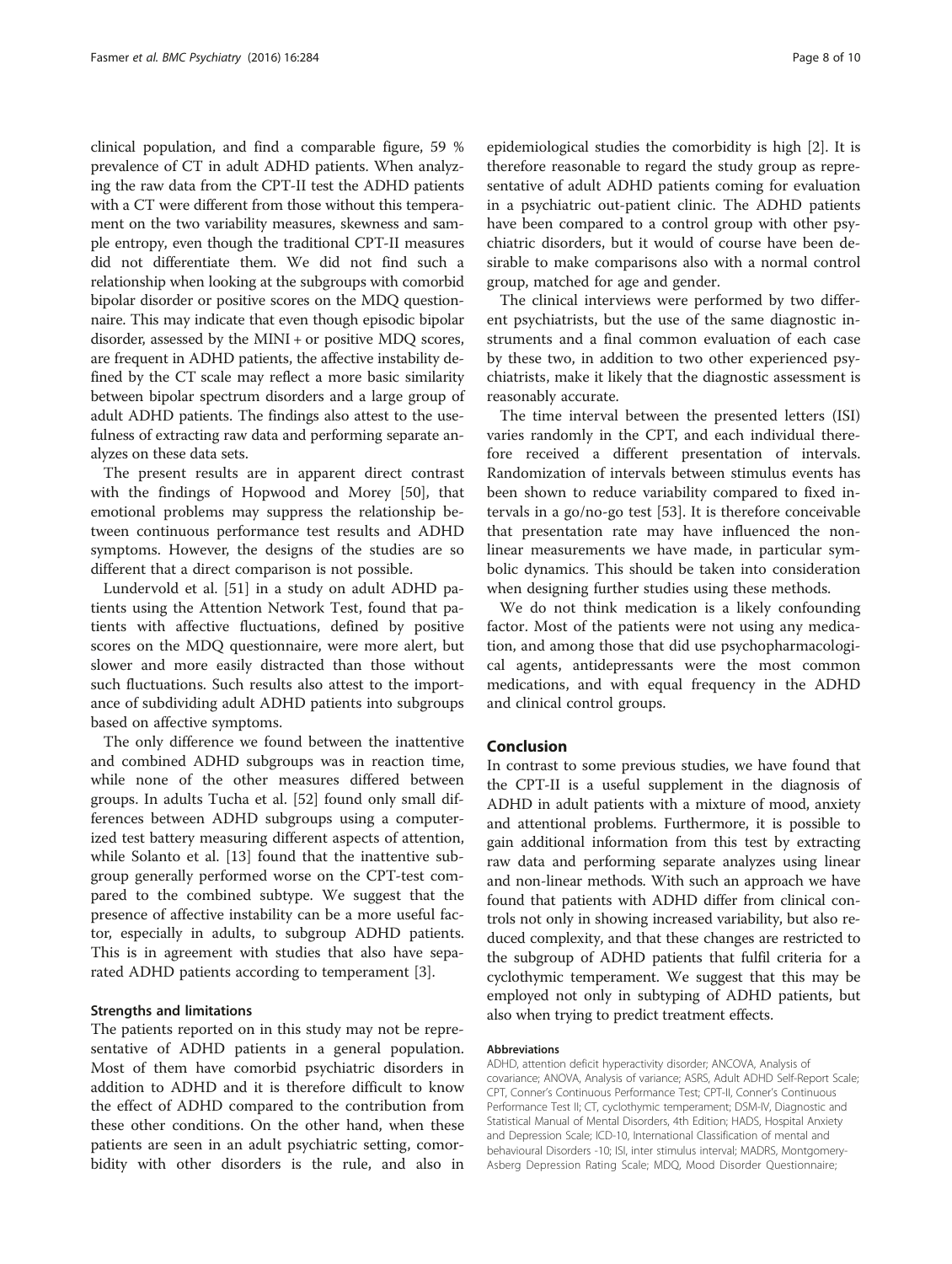<span id="page-8-0"></span>MINI +, Mini-International Neuropsychiatric Interview; RMSSD, root mean square successive differences; RT, reaction time; SD, standard deviation; SPSS, Statistical Package for the Social Sciences; TEMPS-A, Temperament Evaluation of the Memphis, Pisa, Paris, and San Diego autoquestionnaire; WURS-25, Wender Utah Rating Scale, 25 questions version.

#### Acknowledgments

We will like to thank Petter Jakobsen for help with recovery of data from a damaged PC and Erlend Fasmer for making the program for the symbolic dynamic analyses available to us.

#### Funding

The author disclosed receipt of the following financial support for the research related to this article: The Western Norway Regional Health Authority.

## Availability of data and materials

Raw data might be available upon request by contacting the corresponding author; however, the request must comply with confidentiality and ethics rules of the Ethics Committee of our Institution.

#### Authors' contributions

KM, WF, JOB, OBF and ALH designed this study. KM and WF provided patients and collected data. The mathematical and statistical analyses were performed by OBF. All authors (OBF, KM, WF, AH, VEGS, KJO and JOB), participated in interpreting the results and drafting the manuscript. All authors (OBF, KM, WF, AH, VEGS, KJO and JOB) read and approved the final version of the manuscript.

## Authors' information

Not applicable.

#### Competing interests

The authors declare that they have no competing interest.

## Consent for publication

Not applicable.

## Ethics approval and consent to participate

The study protocol was approved by the Norwegian Regional Medical Research Ethics Committee West (251.08). Written informed consent was obtained from all participants involved in the study.

#### Author details

<sup>1</sup> Division of Psychiatry, Haukeland University Hospital, Bergen, Norway. <sup>2</sup>Department of Clinical Medicine, Section for Psychiatry, University of Bergen, Bergen, Norway. <sup>3</sup>K.G. Jebsen Centre for Research on Neuropsychiatric Disorders, Bergen, Norway. <sup>4</sup>Madlamarkveien 2a, Hafrsfjord, Norway.<br><sup>5</sup>Lagårdsveien 91. Stavanger, Norway. <sup>6</sup>Department of Clinical Psych Lagårdsveien 91, Stavanger, Norway. <sup>6</sup>Department of Clinical Psychology, University of Bergen, Bergen, Norway. <sup>7</sup> Centre for Research and Education in Forensic Psychiatry, Haukeland University Hospital, Bergen, Norway. <sup>8</sup>Department of Neuroscience, the Norwegian University of Science and Technology, Trondheim, Norway. <sup>9</sup>Department of Clinical Medicine, Section for Psychiatry, University of Bergen, Haukeland University Hospital, N-5021 Bergen, Norway.

## Received: 21 December 2015 Accepted: 3 August 2016 Published online: 11 August 2016

#### References

- Castellanos FX, Kelly C, Milham MP. The restless brain: attention-deficit hyperactivity disorder, resting-state functional connectivity, and intrasubject variability. Can J Psychiatry. 2009;54:665–72.
- 2. Haavik J, Halmoy A, Lundervold AJ, Fasmer OB. Clinical assessment and diagnosis of adults with attention-deficit/hyperactivity disorder. Expert Rev Neurother. 2010;10:1569–80.
- 3. Karalunas SL, Fair D, Musser ED, Aykes K, Iyer SP, Nigg JT. Subtyping attention-deficit/hyperactivity disorder using temperament dimensions: toward biologically based nosologic criteria. JAMA psychiatry. 2014;71:1015–24.
- 4. Skirrow C, McLoughlin G, Kuntsi J, Asherson P. Behavioral, neurocognitive and treatment overlap between attention-deficit/hyperactivity disorder and mood instability. Expert Rev Neurother. 2009;9:489–503.
- 5. Halmoy A, Halleland H, Dramsdahl M, Bergsholm P, Fasmer OB, Haavik J. Bipolar symptoms in adult attention-deficit/hyperactivity disorder: a crosssectional study of 510 clinically diagnosed patients and 417 populationbased controls. J Clin Psychiatry. 2010;71:48–57.
- 6. Landaas ET, Halmoy A, Oedegaard KJ, Fasmer OB, Haavik J. The impact of cyclothymic temperament in adult ADHD. J Affect Disord. 2012;142:241–7.
- 7. Chiaroni P, Hantouche E-G, Gouvernet J, Azorin J-M, Akiskal HS. The cyclothymic temperament in healthy controls and familially at risk individuals for mood disorder: endophenotype for genetic studies? J Affect Disord. 2005;85:135–45.
- 8. Akiskal HS, Akiskal K, Allilaire JF, Azorin JM, Bourgeois ML, Sechter D, Fraud JP, Chatenet-Duchene L, Lancrenon S, Perugi G, Hantouche EG. Validating affective temperaments in their subaffective and socially positive attributes: psychometric, clinical and familial data from a French national study. J Affect Disord. 2005;85:29–36.
- 9. Akiskal HS, Akiskal KK, Haykal RF, Manning JS, Connor PD. TEMPS-A: progress towards validation of a self-rated clinical version of the Temperament Evaluation of the Memphis, Pisa, Paris, and San Diego Autoquestionnaire. J Affect Disord. 2005;85:3–16.
- 10. Hervey AS, Epstein JN, Curry JF. Neuropsychology of adults with attentiondeficit/hyperactivity disorder: a meta-analytic review. Neuropsychology. 2004;18:485–503.
- 11. Mcgee RA, Clark SE, Symons DK. Does the Conners' Continuous Performance Test aid in ADHD diagnosis? J Abnorm Child Psychol. 2000;28:415–24.
- 12. Walker AJ, Shores EA, Trollor JN, Lee T, Sachdev PS. Neuropsychological functioning of adults with attention deficit hyperactivity disorder. J Clin Exp Neuropsychol. 2000;22:115–24.
- 13. Solanto MV, Etefia K, Marks DJ. The utility of self-report measures and the continuous performance test in the diagnosis of ADHD in adults. CNS Spectr. 2004;9:649–59.
- 14. Karalunas SL, Huang-Pollock CL, Nigg JT. Decomposing attention-deficit/ hyperactivity disorder (ADHD)-related effects in response speed and variability. Neuropsychology. 2012;26:684–94.
- 15. Hauge ER, Berle JO, Oedegaard KJ, Holsten F, Fasmer OB. Nonlinear analysis of motor activity shows differences between schizophrenia and depression: a study using Fourier analysis and sample entropy. PLoS One. 2011;6:e16291.
- 16. Tang L, Lv H, Yang F, Yu L. Complexity testing techniques for time series data: A comprehensive literature review. Chaos, Solitons Fractals. 2015;81:117–35.
- 17. Goldberger AL. Fractal variability versus pathologic periodicity: complexity loss and stereotypy in disease. Perspect Biol Med. 1997;40:543–61.
- 18. Zhuang JJ, Ning XB, Du SD, Wang ZZ, Huo CY, Yang X, Fan A. Nonlinear short-term heart rate variability prediction of spontaneous ventricular tachyarrhythmia. Chinese Sci Bull. 2008;53:2446–53.
- 19. Krane-Gartiser K, Henriksen TE, Morken G, Vaaler A, Fasmer OB. Actigraphic assessment of motor activity in acutely admitted inpatients with bipolar disorder. PLoS One. 2014;9:e89574.
- 20. Conners CK. Conners' Continuous Performance Test-II (CPT-II) computer program for windows technical guide and software manual. Toronto: Multi-Health Systems Inc.; 2000.
- 21. Sheehan DV, Lecrubier Y, Sheehan KH, Amorim P, Janavs J, Weiller E, Hergueta T, Baker R, Dunbar GC. The Mini-International Neuropsychiatric Interview (M.I.N.I.): the development and validation of a structured diagnostic psychiatric interview for DSM-IV and ICD-10. J Clin Psychiatry. 1998;59 Suppl 2:22–33. quiz 34–57.
- 22. Leiknes Malt U, Malt EA, Leganger S. KA: mini internasjonalt neuropsykiatrisk intervju plus. Norsk versjon 5.0.0. [The mini-international neuropsychiatric interview plus. Norwegian version]. Oslo: Psykosomatisk avdeling, Rikshospitalet; 2005.
- 23. Halmoy A, Fasmer OB, Gillberg C, Haavik J. Occupational outcome in adult ADHD: impact of symptom profile, comorbid psychiatric problems, and treatment: a cross-sectional study of 414 clinically diagnosed adult ADHD patients. J Atten Disord. 2009;13:175–87.
- 24. Kessler RC, Adler L, Ames M, Demler O, Faraone S, Hiripi E, Howes MJ, Jin R, Secnik K, Spencer T, Ustun TB, Walters EE. The World Health Organization Adult ADHD Self-Report Scale (ASRS): a short screening scale for use in the general population. Psychol Med. 2005;35:245–56.
- 25. Kessler RC, Adler L, Barkley R, Biederman J, Conners CK, Demler O, Faraone SV, Greenhill LL, Howes MJ, Secnik K, Spencer T, Ustun TB, Walters EE, Zaslavsky AM. The prevalence and correlates of adult ADHD in the United States: results from the National Comorbidity Survey Replication. Am J Psychiatry. 2006;163:716–23.